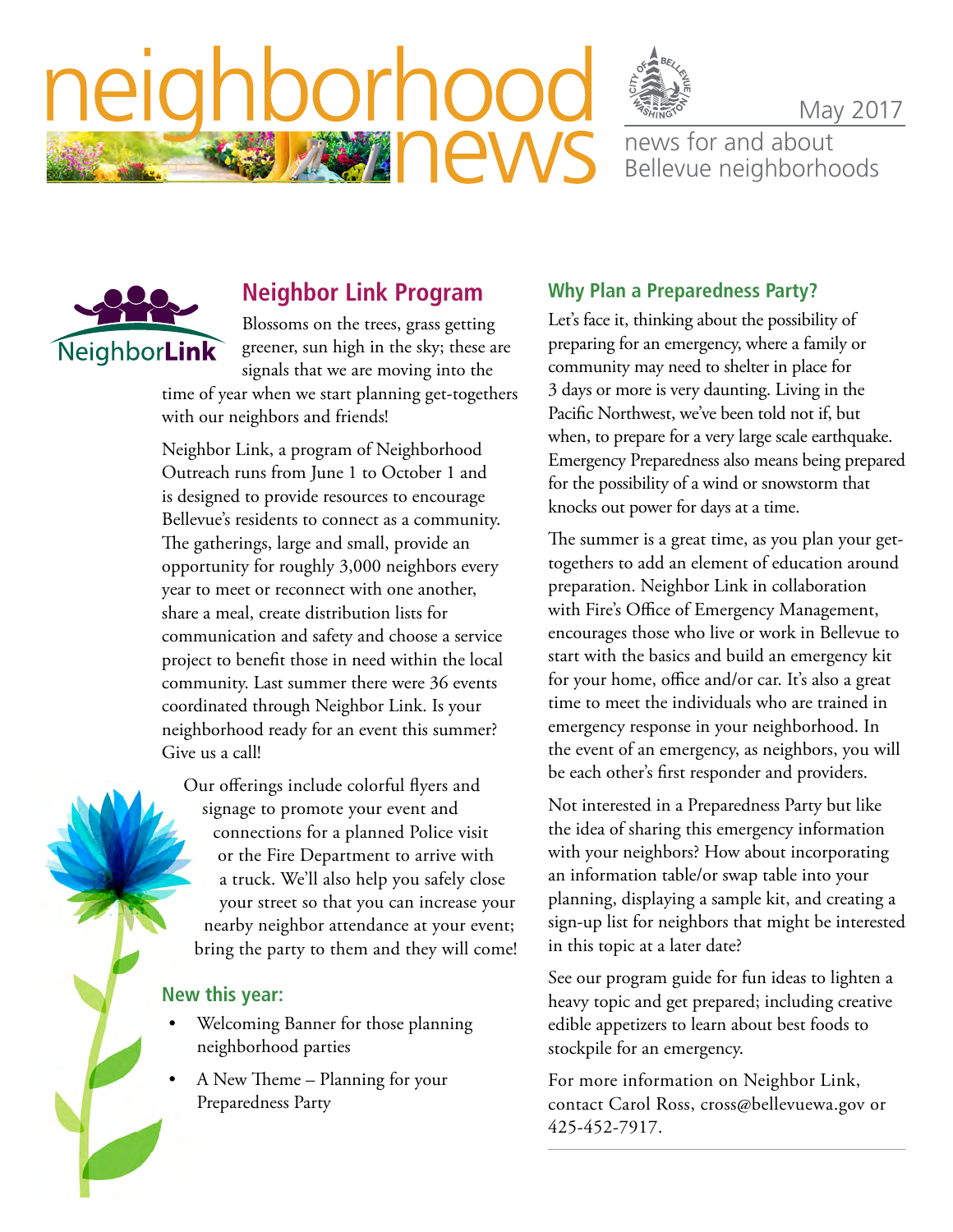## **Under Our Skin: What Do We Mean When We Talk About Race?**





**Better Together Spring Series Property Skin: Under Our Skin: EXECUTER WHAT DO WE Mean When** *We Talk About Race?* **inclusive** as we expect the Seattle Times  $\mathbf{L}$ Skin" project. Video presentation will highlight personal  $p_{n}$  in the strate and will inspire and will inspire and will inspire and will inspire all of us to think  $p_{n}$  $F = \frac{F}{T}$  for the problems  $F = \frac{F}{T}$  $\mathbf{r}$  sides right and in race comes up,  $\mathbf{r}$ **May 31, 2017** Kace*:*

#### Wednesday, May 31, 6:30pm Bellevue City Hall, 450 110th Ave NE common ground. Bellevue City Hall, 450 110th Ave **I**

Join us in a facilitated discussion about race and **Registration required by contacting:** inclusiveness as we explore the Seattle Times "Under Our Skin" project. Video presentation will highlight personal reflections and stories from the diverse people who participated in this from the diverse people who participated in this<br>project and will inspire all of us to think and talk about issues of race in a deeper way. re<br>e v<br>al **COLOR COLOR** 

> For those who freeze up at the prospect of talking about race, this will help break the ice. For those who tend to take sides right away when the issue of race comes up, Under Our Skin will challenge your assumptions and build common ground.

Please RSVP to [neighborhoodoutreach@](mailto:neighborhoodoutreach@bellevuewa.gov) [bellevuewa.gov](mailto:neighborhoodoutreach@bellevuewa.gov) or 425-452-5372



## **Artspace Coming to Bellevue** *Public Meeting | Wednesday, May 10, 7pm Bellevue City Hall Council Chambers, 450 110th Ave NE*

As a means to leverage the incredible community development and placemaking potential of the arts, the City of Bellevue has contracted with Artspace, a Minneapolis-based non-profit developer of affordable space for artists and arts organizations, to conduct a feasibility study

looking into the potential of such a development in Bellevue. Artspace will be coming to Bellevue



May 9th through the 11th to conduct a series of focus groups and to host a public meeting to get a better sense of the community's needs, leadership's vision, and other topics.

Artspace is the leader in building affordable artist developments with 49 projects in operation or development in 37 cities across the country. Locally, they have built and now operate The Shack in Everett and three projects in Seattle including the Mount Baker Lofts at the Sound Transit Mount Baker Station, and two developments in Pioneer Square that form the heart of Seattle's arts community. Each of their projects have a focus on developing community space and create a lasting and transformative impact on the community.

Join us this month at City Hall to talk about the transformative value of the arts and what their projects can bring to the community. For more information about Artspace and the important work they do, please visit [www.artspace.org.](http://www.artspace.org) For information about the public event, please contact Scott MacDonald at 425-452-4852 or email at [smacdonald@bellevuewa.gov.](mailto:smacdonald@bellevuewa.gov)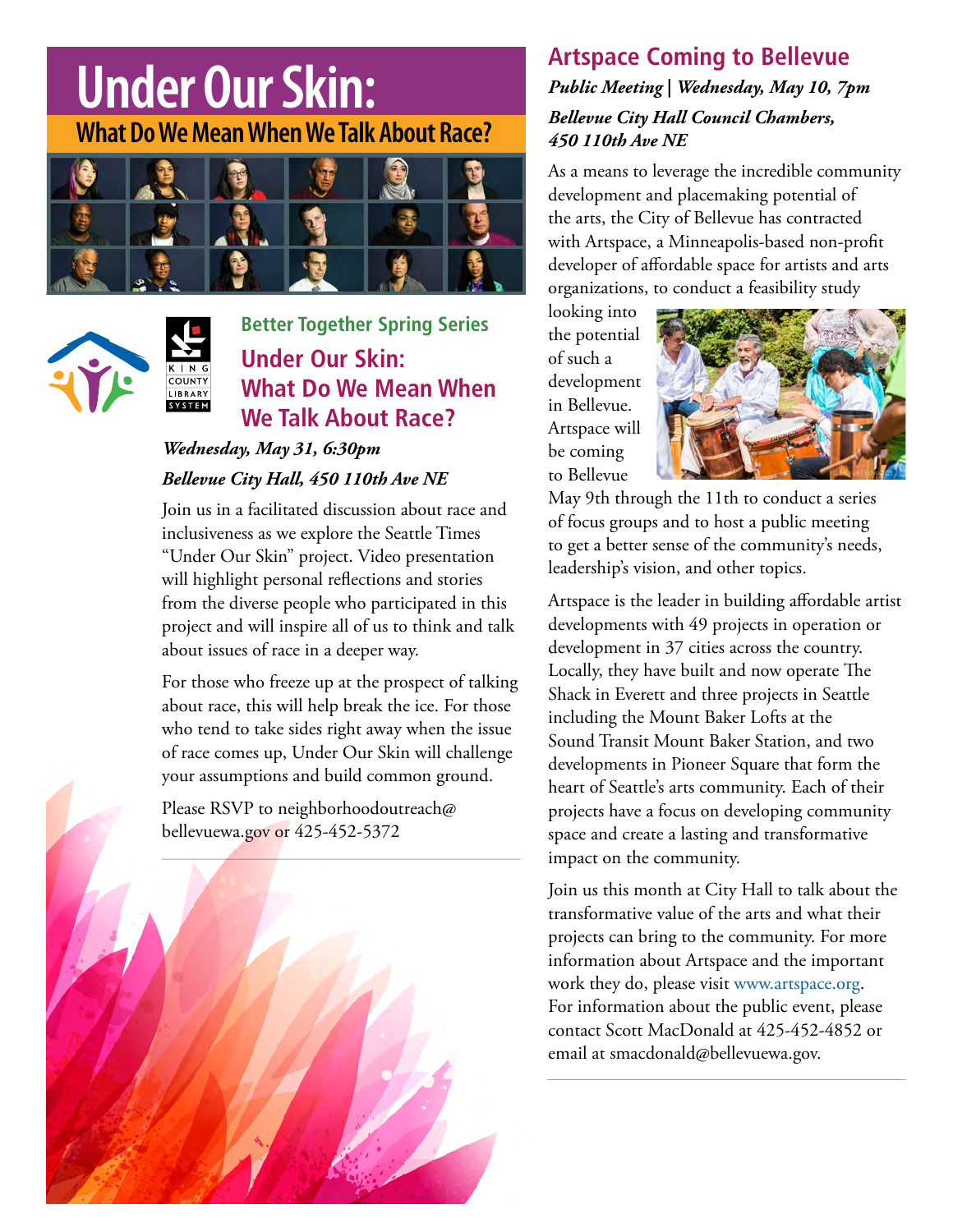## **6th Annual Lake to Lake Bike Ride** *Saturday, June 3, Lake Hills Community Park, 1200 164th Ave SE Registration: 8am, Ride starts: 9am*



Come join us for an enjoyable, non-competitive, recreational ride for the whole family. The 5th Annual Lake to Lake Bike Ride starts and finishes at the Lake Hills Community

Park. The event benefits Bellevue Youth Camp Scholarship Fund.

There are two unique routes that take riders through Bellevue's award winning park system exploring hidden treasures of Bellevue: a mostly flat 9-mile Greenbelt Loop route and the Lake Loop which is a more challenging 22-mile route.



Both routes are approximately 80% on-road and 20% off-road gravel. This event is recommended for ages 9 and up. Riders under age 9 must be in a tag-a-long or trailer. Volunteers are needed.

Entry fees are low. Participants receive a custom t-shirt. Pre-registration is welcome and participants will pay a \$15 entry fee instead of the \$20 entry fee on the day of the event. Day of event registration opens at 8am and first riders depart at 9am. Lots of goodies at post ride fest. To register, please visit [http://parksreg.bellevuewa.](http://parksreg.bellevuewa.gov/) [gov/](http://parksreg.bellevuewa.gov/) with activity code #117822. Phone registration please call 425-452-6885. For more information, please visit event website at [http://](http://bellevuewa.gov/lake-to-lake-bike-ride.htm) [bellevuewa.gov/lake-to-lake-bike-ride.htm](http://bellevuewa.gov/lake-to-lake-bike-ride.htm) or call 425-452-4882 or email [bikeride@bellevuewa.gov](mailto:bikeride@bellevuewa.gov)

#### **Cultural Conversations**

## **Resiliency and Compassion in the Darkness of Human Trafficking** *Tuesday, June 6, 1-3pm | Crossroads Community Center, 16000 NE 10th St, Bellevue*

At its June meeting, the women's group Cultural Conversations will focus on the resiliency of the human spirit and the compassion of community found within the reality of human and sex trafficking. While we may think that human trafficking is outside of the realm of our daily

interaction, the pain of trafficking is a local and global issue that is closer than we think. The June program will increase our awareness and most importantly



share stories about how individuals, professionals and non-profits are working to help women break this bondage. Learn how women across the world and here at home have found the strength to move forward in the most unlikely places. Increasing awareness and sharing stories of survival, hope and compassion:

Captain Lisa Patricelli, Bellevue Police Department, will share what human trafficking is and what it looks like locally. As a professional in public safety, Captain Patricelli will share her philosophy of meeting individuals at their comfort levels. She will also share how

compassion, respect and consistency can be the key to someone who may be looking for a lifeline.

Elaine Adams, manager of the Escape to Peace Center, [www.escapetopeace.](http://www.escapetopeace.org) [org](http://www.escapetopeace.org) located in downtown Bellevue, will share her story of survival and

overcoming personal obstacles to help others. The Escape to Peace Center, founded by Carol Loya, is Eastside King County's only anti-sex trafficking facility. It recently opened in late 2016 and provides survivors with the resources to begin the process to heal from the trauma.

Lila Ghising, Friends of WPC Nepal, [www.](http://www.friendsofwpcnepal.org) [friendsofwpcnepal.org](http://www.friendsofwpcnepal.org) will provide a global perspective. Lila, sharing her own story of escape,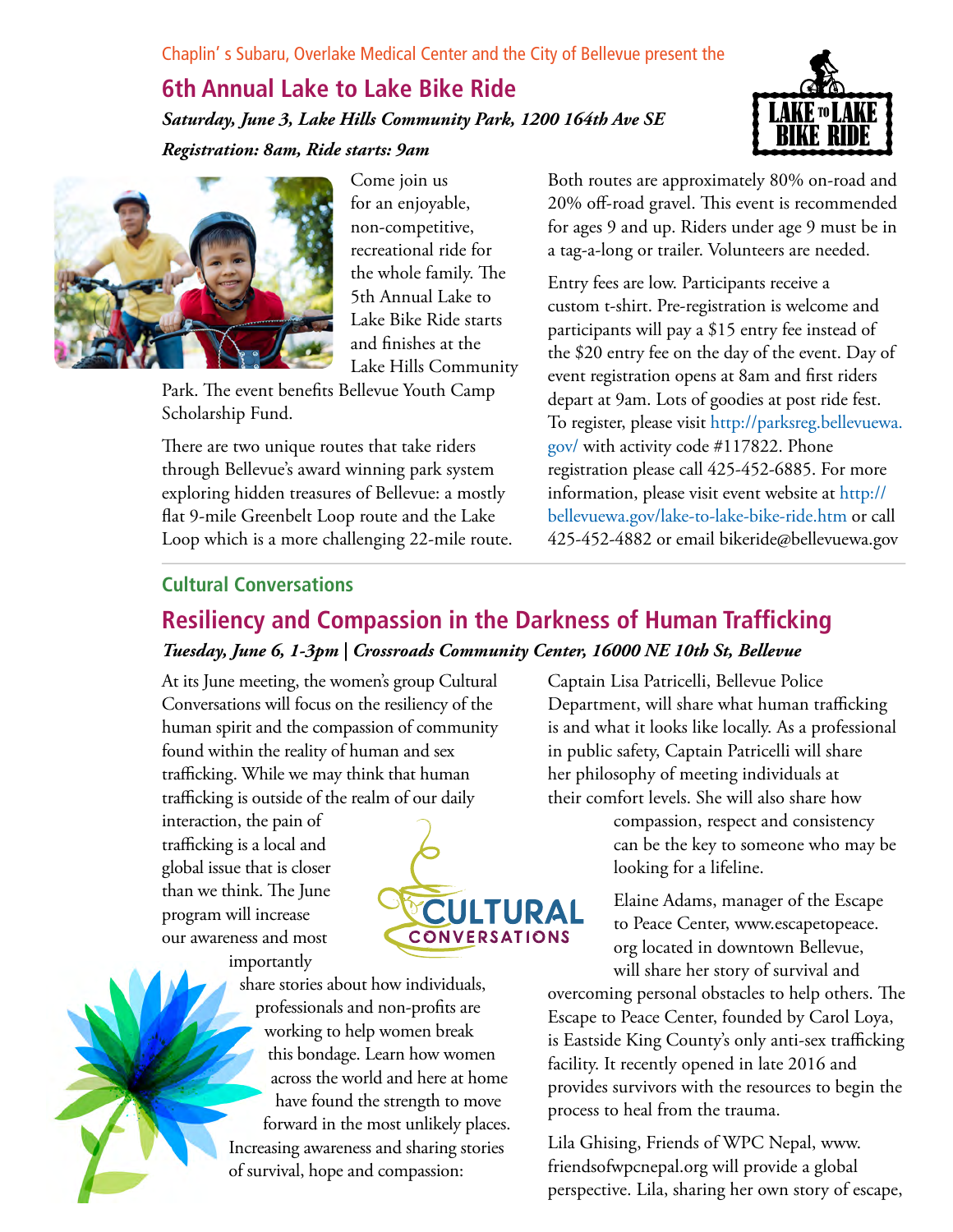grew up in the slums of Nepal where the lack of education and poverty contribute to this human rights disaster. We'll be inspired by the resiliency of this fierce yet gentle spirit, who has dedicated her life to help and support of women and their families who are in similar danger, and give them an opportunity for a better future.

Cultural Conversations, a Bellevue women's group, was formed in 2010 to increase cultural understanding and connection. Events are free,



## **Bellevue College Community Conversations**

### *Wednesday, May 17 and June 14, 7-8pm Bellevue College Room L100, 3000 Landerholm Circle SE, Bellevue*

Join Bellevue College Vice President Ray White to learn what's happening on Bellevue college campus, share your comments, and ask questions about growth, events, programs and more. These informal conversations are designed to improve communication and create connections with the surrounding residential and business communities. There are no set agenda for the sessions, just open Q&A. We will begin in

L Building lobby and may visit other sites or tour campus as appropriate. Parking is free in the evening.

For more information, please contact Divya Nair at 425-564-5669

or email [divya.nair@bellevuecollege.edu](mailto:divya.nair@bellevuecollege.edu)



# **Bellevue**<br>Essentials

## **Everything You've Always Wanted to Know about the City of Bellevue!**

#### *Application available May 5*

#### *Information Meeting Wednesday, June 14, 6-7pm Bellevue City Hall Room 1E-112 450 110th Ave NE*

Bellevue Essentials is now recruiting the Class of 2017. Bellevue Essentials is a 9-week introduction course to the inner workings of City government. 35 exceptional individuals will be selected to learn, engage and participate handson with the current challenges and opportunities Bellevue faces.



If you have a desire to deepen your knowledge of Bellevue city government and your own commitment to civic engagement, apply by August 1 to be part of the 2017 class. The course begins in September.

Join us next month for an informational meeting to learn more about the Bellevue Essentials program. Brochures and applications will be available starting May 5 on our website [http://www.bellevuewa.gov/](http://www.bellevuewa.gov/bellevue-essentials.htm) [bellevue-essentials.htm](http://www.bellevuewa.gov/bellevue-essentials.htm). For more information or to request a packet, contact Julie Ellenhorn at 425-452-5372 or [jellenhorn@bellevuewa.gov.](mailto:jellenhorn@bellevuewa.gov)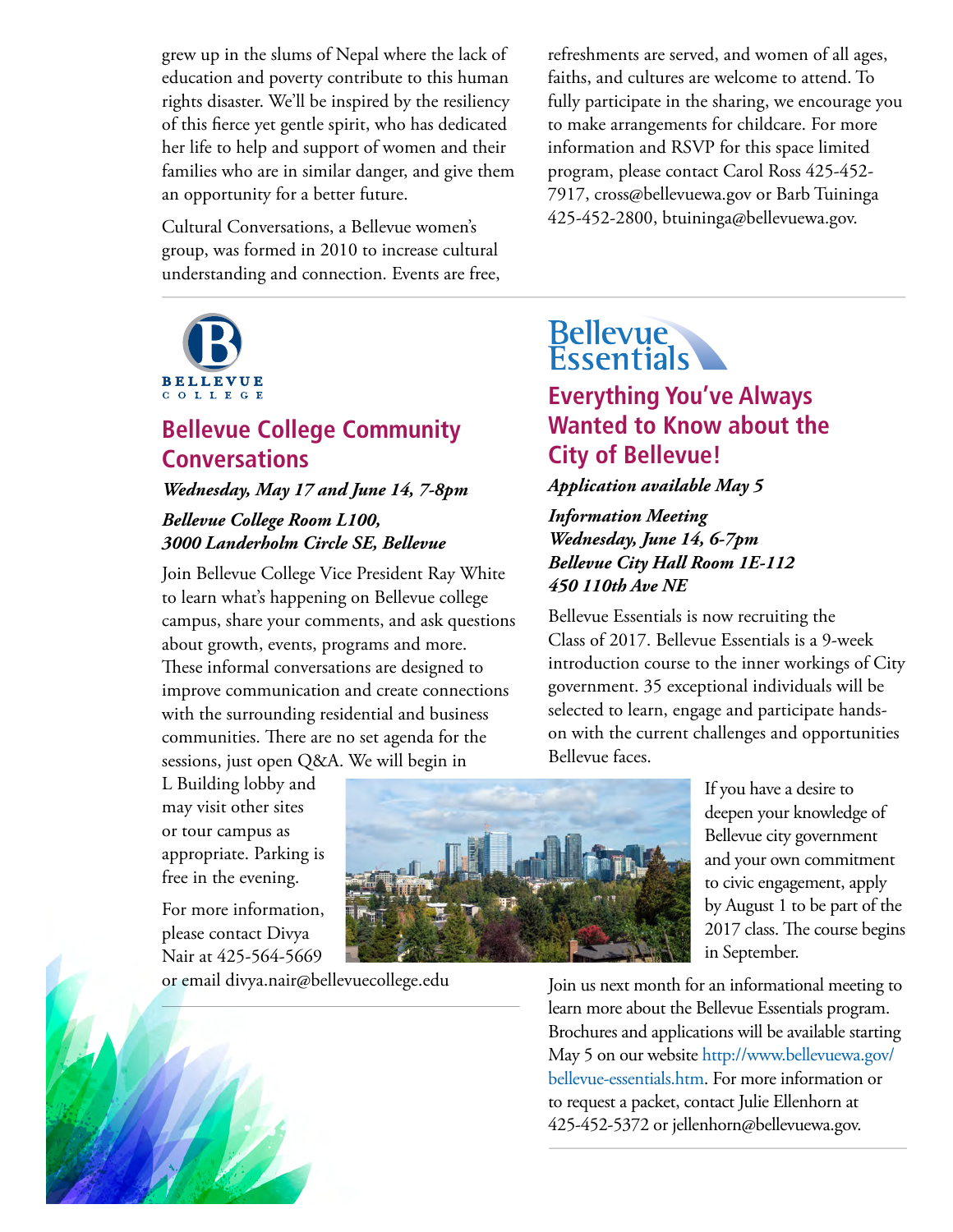## STARTUP425

## **Startup425: Founders Learning Series**

*May 3: Business Structure & Licensing May 10: Business Plan May 17: Networking & Mentoring May 24: Financing & Accounting May 31: Marketing 6:30-8:30pm, Bellevue City Hall, 450 110th Ave NE*

Have a great idea for a product or business? Not sure how to get started? Join Startup425 and seasoned professionals from Greater Seattle SCORE for a series of workshops focused on bringing your ideas to reality, from developing a business plan to crafting a financing and marketing strategy.



Each session will focus on a different aspect of the startup process, and participants may choose to attend one, multiple, or all sessions, depending on individual needs and interests. All events run on Wednesdays

from 6:30pm – 8:30 tpm at Bellevue City Hall, and include a light dinner.

This program is part of Startup425, a collaborative effort on the part of Eastside communities—Bellevue, Redmond, Kirkland, Issaquah, and Renton to provide easy-to-access



resources for early-stage small businesses and promote economic development. Already Startup 425 has hosted a number of workshops and sponsored a delegation of startups attending Mobile World Congress in Barcelona, Spain. Watch for further workshops and partnerships as we build out our programming.

Learn more and sign up for the Founders Learning Series at [https://www.eventbrite.](https://www.eventbrite.com/e/founders-learning-series-tickets-33350025825?utm-medium=discovery&utm-campaign=social&utm-content=attendeeshare&aff=escb&utm-source=cp&utm-term=listing) [com/e/founders-learning-series-tickets-](https://www.eventbrite.com/e/founders-learning-series-tickets-33350025825?utm-medium=discovery&utm-campaign=social&utm-content=attendeeshare&aff=escb&utm-source=cp&utm-term=listing)[33350025825?utm-medium=discovery&utm](https://www.eventbrite.com/e/founders-learning-series-tickets-33350025825?utm-medium=discovery&utm-campaign=social&utm-content=attendeeshare&aff=escb&utm-source=cp&utm-term=listing)[campaign=social&utm-content=attendeeshare&](https://www.eventbrite.com/e/founders-learning-series-tickets-33350025825?utm-medium=discovery&utm-campaign=social&utm-content=attendeeshare&aff=escb&utm-source=cp&utm-term=listing) [aff=escb&utm-source=cp&utm-term=listing.](https://www.eventbrite.com/e/founders-learning-series-tickets-33350025825?utm-medium=discovery&utm-campaign=social&utm-content=attendeeshare&aff=escb&utm-source=cp&utm-term=listing) To learn more about Startup 425 at <http://www.startup425.org/>.

For questions, please contact Anthony Gill, Economic Development Analyst for the City of Bellevue, at 425-452-4114 or [agill@bellevuewa.gov](mailto:agill@bellevuewa.gov).

## **Neighbor to Neighbor: Working Together to Create Safer Communities** *Thursday, May 25, 6:30pm | Newport Way Library, 14250 SE Newport Way, Bellevue*



Map Your Neighborhood is a state-wide disaster preparedness program that empowers neighborhoods to prepare for emergencies and disaster situations. The program helps save lives, reduces the severity of injuries and trauma, and reduces property damage.

At the Neighbor to Neighbors Meeting, participants will learn:

Steps to take immediately after an emergency

Identify the skills and equipment each neighbor has that will benefit your family and neighbors in the event of an emergency.

- Create a Neighborhood Map to identify natural gas, power and water locations for quick action.
- Create a contact list of neighbors with specific needs, like young children at home, elderly, or disabled, who may need extra help.
- How to work together to build a stronger, safer and connected neighborhood.

For more information about the event or to learn more about the Map your Neighborhood Program, please contact Sophia Lopez at 425- 452-4161 or SLopez@bellevuewa.gov.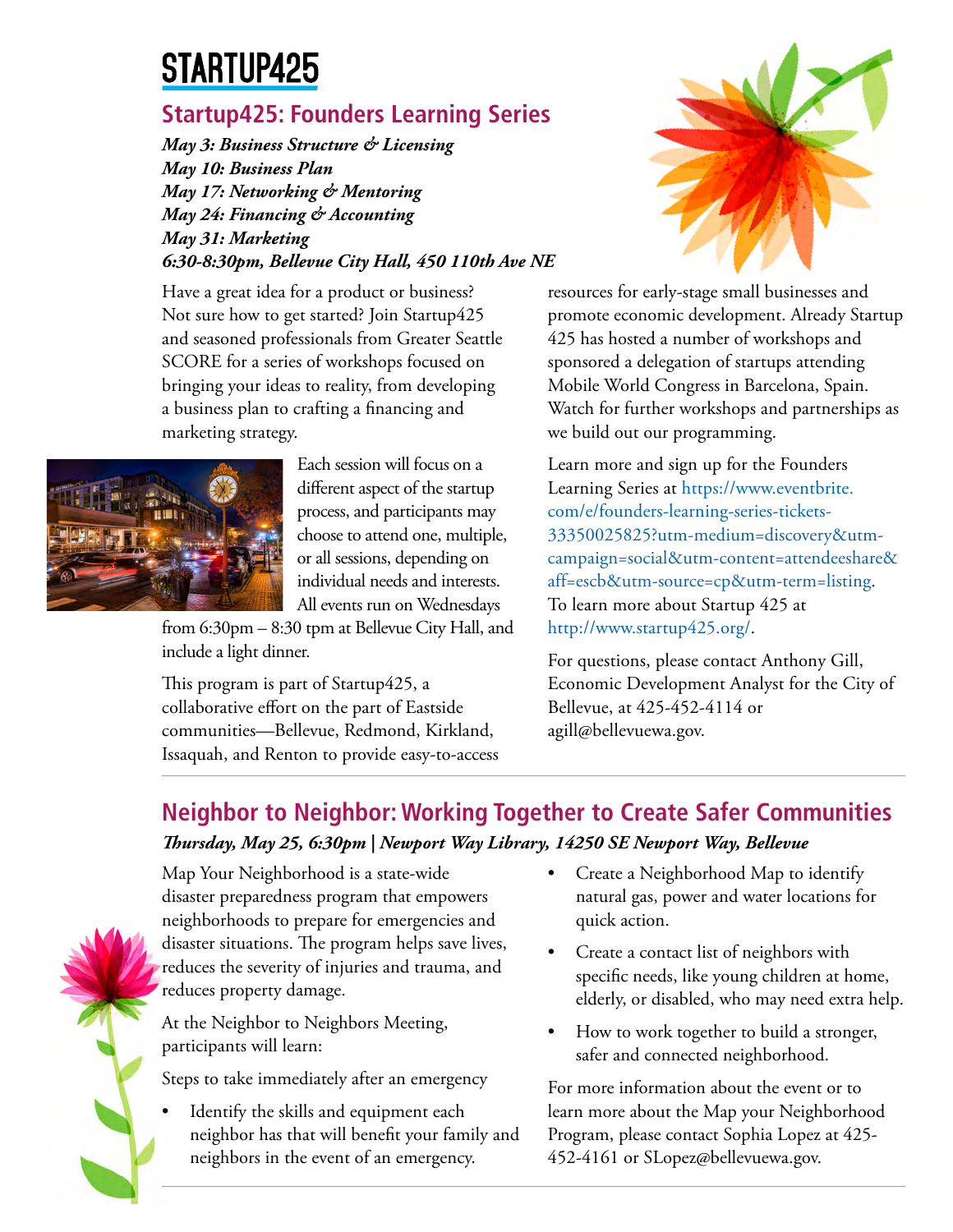

# **TRAFFIC CORNER**





## **Intersection closure near Downtown Park extended**

The intersection at Northeast 1st Street and 102nd Avenue Northeast will continue to be closed to vehicles, bicycles and pedestrians through May 17 for intersection and pedestrian crossing improvements.

The roadway closure, which began in late March, is being extended to address unexpected conditions, utility adjustments, scheduling, and coordination of work and site restoration.

The new crossing will connect to a new south entrance of Downtown Park, which is scheduled to reopen at the end of June, following completion of the circular promenade and a new, universally accessible Inspiration Playground. Designed to integrate with the park entrance, the new intersection will feature a pedestrian-friendly raised surface.



includes: pavement removal; regrading and repaving; and removal and replacement of the sidewalk ramps.

Work at the intersection

Construction crews work Monday through Friday, 7am-5:30pm, and

*Intersection near Downtown Park.*

Saturdays, 9am-5pm Local traffic will have access to parking garages, and deliveries, mail service and garbage collection will continue.

Westbound traffic on Northeast Second Street will be detoured to Main Street at 103rd Avenue Northeast. Eastbound traffic on Northeast First Street will be closed to through traffic at the intersection of 100th Avenue Northeast.

Street parking will be unavailable on Northeast 1st Street from 100th Avenue Northeast to 103rd Avenue Northeast.

## **Commute Trip Planning Available to Help You Navigate Park and Ride Closures**

Choose Your Way Bellevue program available to Bellevue residents and employees

Now that Sound Transit has announced the closure of the Overlake Transit Center and South Bellevue Park and Ride lots due to East Link light rail construction, residents and businesses may want to turn to a local resource for help.

The City's [Choose Your Way Bellevue](http://www.chooseyourwaybellevue.org) online resource for non-drive-alone travel options offers custom commute planning, trip-planning resources, maps, and guides. By signing up on the [Rewards](http://www.chooseyourwaybellevue.org/rewards) page, you can even enjoy discounts offered by local business and rewards for trying a non-drive-alone mode.

Request a [custom commute plan](http://www.chooseyourwaybellevue.org/commute-inquiry) and visit at [www.ChooseYourWayBellevue.org](http://www.ChooseYourWayBellevue.org) where you can learn more about taking transit, carpooling, vanpooling, walking, bicycling and even removing a trip altogether with teleworking and compressed work schedules.

The parking lots at Overlake will close May 1 for up to six years; the South Bellevue parking closes May 30 for up to five years. Sound Transit will work with its contractors to open the lots earlier if possible. Transit serving the South Bellevue Park-and-Ride and Overlake Transit Center will continue to serve nearby stops during construction.

These two park and ride lots serve many commuters, including those who live and work in Bellevue. Sound Transit has secured alternate commuter parking lots and identified existing ones that are under-utilized. For an interactive map on available lots, go to [www.soundtransit.](http://www.soundtransit.org/eastlink) [org/eastlink.](http://www.soundtransit.org/eastlink)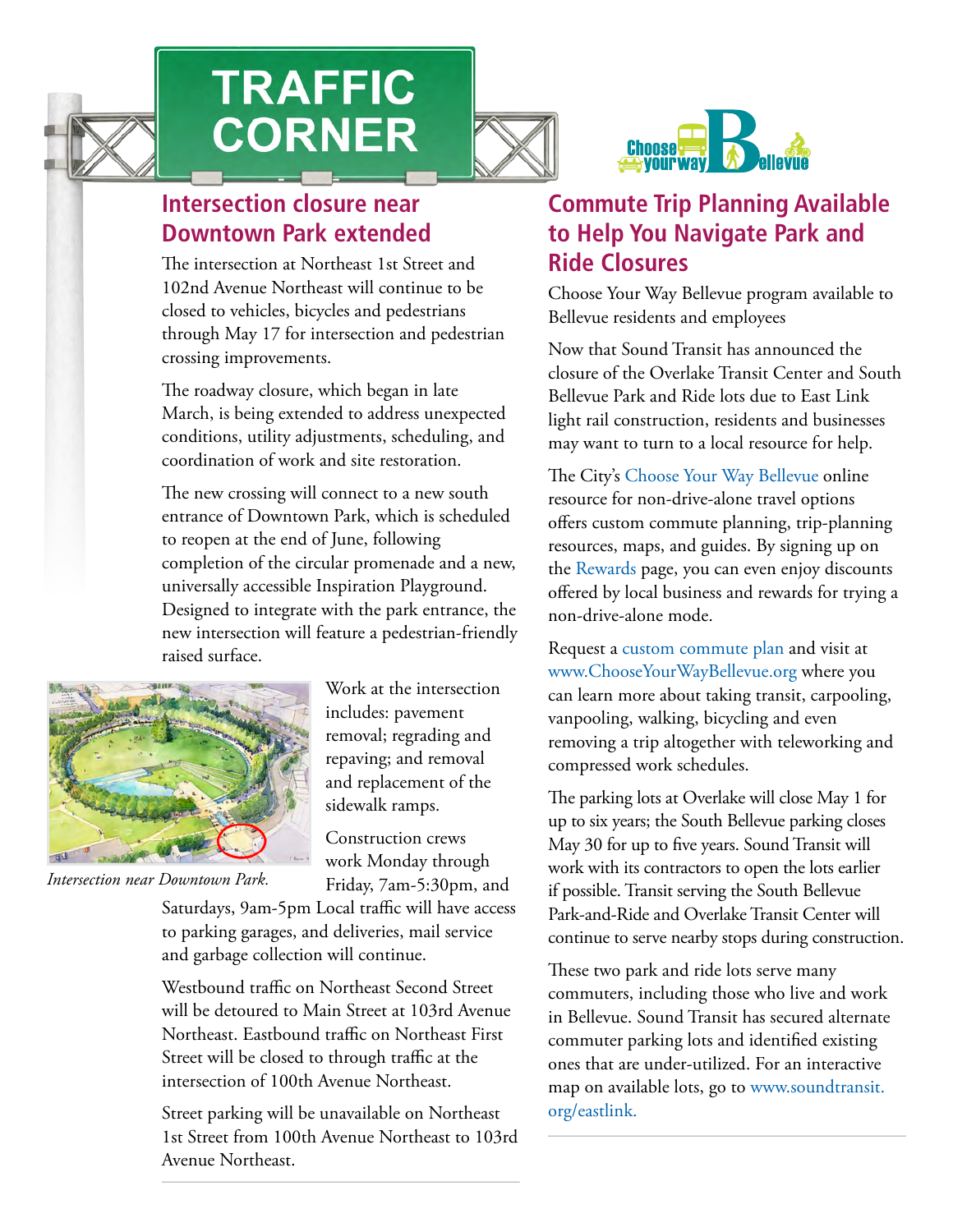## **Construction Projects Update**

Construction continues in May for a number of projects and begins for a number of pavement



overlay programs. The following locations serve a high volume of traffic so, if possible, use an alternate route, especially on 140th Avenue NE and 164th Avenue NE:

#### Lane or full road closures:

- **Northup Way Connection to SR 520 Trail:**  Work continues on sidewalks, bike lanes and intersection projects east of I-405. Continue to expect construction delay from 7am – 4pm, Monday through Friday.
- **120th Ave NE, Stage 2: NE 8th St to NE 12th St:** Work continues on the retaining walls on the west side of the roadway.



Please watch for electronic message boards indicating when work will need to be done in the NE 8th Street and 120th Avenue NE intersection to relocate the existing U-turn.

- **120th Ave NE, Stage 3: NE 12th St to NE**  16th St: The roadway is closed until May 2017 to build a bridge with five lanes and bike lanes between the 1400 block and 1600 block. The good news is that the roadway is expected to open ahead of schedule.
- **NE 1st St and 102nd Ave NE:** This intersection will be closed through May 17, 2017 from 7am to 3:30pm Both drivers and pedestrians will need to adhere to the posted detours. Northbound 102nd will be closed to thru traffic at Main Street.
- 140th Avenue NE between NE 8th Street and NE 24th Street will have roadway repaving work.
- 164th Avenue NE between NE 8th Street and Northup Way will have roadway repaving work.

Besides City of Bellevue projects, here are some construction impacts related to East Link light rail:

#### South Bellevue

- **112th Ave SE south of Main St:** Intermittent lane and sidewalk closures to haul dirt from the south portal tunnel excavation project.
- **South Bellevue Park and Ride closes May 30.** Alternate commuter lot information at [www.soundtransit.org/eastlink.](http://www.soundtransit.org/eastlink)

#### Central Bellevue

- Lane closures: Expect lane closures on 110th Ave NE, NE 6th St., and 112th Ave. SE starting May/June.
- **NE 2nd Pl from 110th Ave NE to 111th Ave NE:** Closed through 2018 for construction staging.

#### BelRed

- **Overlake Transit Center Park and Ride closes May 1.** Alternate commuter lot information at [www.soundtransit.org/eastlink.](http://www.soundtransit.org/eastlink)
- **Lane closures:** Expect lane closures on 130th Ave. NE, NE Spring Blvd., and 132nd Ave. NE starting May/June.

**Please note:** This list does not include the current lane closures due to private development projects being constructed in downtown Bellevue. For information about those projects, please refer to: [www.bellevuewa.gov/pdf/](http://www.bellevuewa.gov/pdf/Development%20Services/lu_MajorProjects.pdf) [Development%20Services/lu\\_MajorProjects.pdf](http://www.bellevuewa.gov/pdf/Development%20Services/lu_MajorProjects.pdf)

**Construction Information Tools:** To stay up-to-date about where construction has lane or full road closures, please use the following information tools:

- Electronic Message boards: Gives dates or times of upcoming lane or road closures.
- Real-time Traffic Map & Cameras: [www.bellevuewa.gov/trafficmap](http://www.bellevuewa.gov/trafficmap)
- Traffic Advisories webpage: [www.bellevuewa.gov/traffic\\_advisories.htm](http://www.bellevuewa.gov/traffic_advisories.htm)
- Follow the Transportation Department on Twitter: @BvueTrans
- Capital Project (Interactive) Map: [www.bellevuewa.gov/capital-projects-map.htm](http://www.bellevuewa.gov/capital-projects-map.htm)
- Sign up for email alerts on project webpages: [www.bellevuewa.gov/transportation.htm](http://www.bellevuewa.gov/transportation.htm)